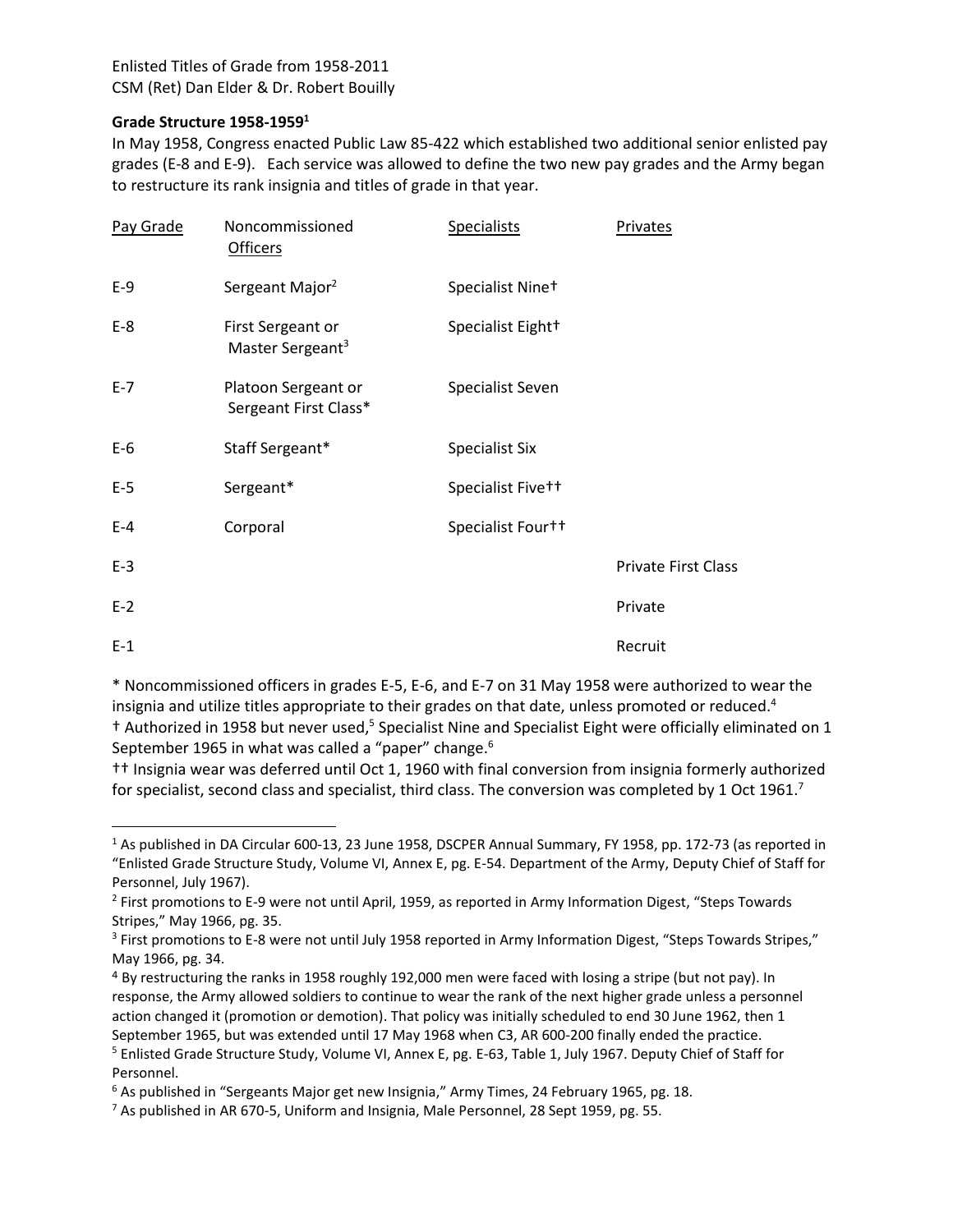# **Grade of Rank, 3 July 1962<sup>8</sup>**

| <b>Pay Grade</b> | Noncommissioned<br><b>Officers</b>                                   |
|------------------|----------------------------------------------------------------------|
| $E-9$            | Sergeant Major <sup>9</sup>                                          |
| E-8              | <b>First Sergeant and</b><br>master sergeant                         |
| $E - 7$          | Platoon Sergeant and<br>sergeant first class and<br>master sergeant* |
| E-6              | Staff sergeant<br>and sergeant first class*                          |
| $E-5$            | Sergeant                                                             |
| $E-4$            | Corporal                                                             |
| Pay Grade        | Specialists <sup>10</sup>                                            |
| $E - 7$          | Specialist seven                                                     |
| $E-6$            | Specialist six                                                       |
| $E-5$            | Specialist five                                                      |
| $E-4$            | Specialist four                                                      |
| Pay Grade        | <b>Privates</b>                                                      |
| $E-3$            | Private first class                                                  |
| $E-2$            | Private                                                              |
| $E-1$            | Private E-1 <sup>11</sup>                                            |

 $*$  Transitional title for those who held this grade continuously since 31 May 1958.<sup>12</sup>

<sup>&</sup>lt;sup>8</sup> As published in AR 600-20, Army Command Policy, published 3 July 62.

<sup>&</sup>lt;sup>9</sup> The grade of rank "Sergeant Major" for pay grade E-9 was superseded by C1 to DA 600-200, Army Command Policy, 10 August 1962, and remained in effect through C8, published 27 October 1965.

<sup>&</sup>lt;sup>10</sup> The order of precedence in the 3 July 1962 edition of AR 600-20 Army Command Policy, listed Specialists grades of rank after the Corporal rank.

<sup>&</sup>lt;sup>11</sup> Title of Recruit replaced with the title of Private.

<sup>&</sup>lt;sup>12</sup> Noncommissioned officers in grades E-5, E-6, and E-7 on 31 May 1958 were authorized to wear the insignia and utilize titles appropriate to their grades on that date, unless promoted or reduced.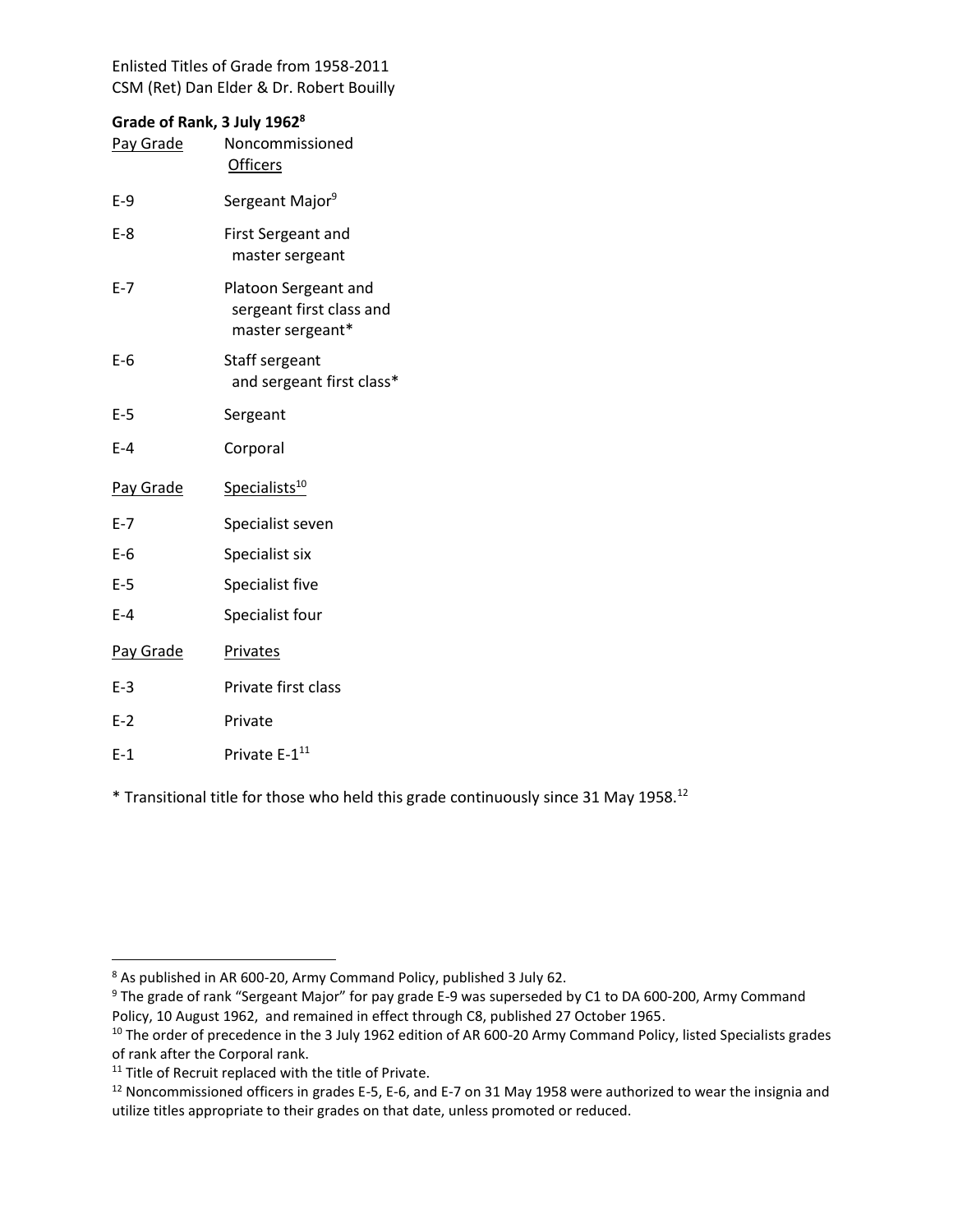## **Grade of Rank, 1 August 1969 13**

| Pay Grade    | $\frac{1}{2}$ and $\frac{1}{2}$ indiffy, $\frac{1}{2}$ ruguest $\frac{1}{2}$<br>Noncommissioned    | Privates              |
|--------------|----------------------------------------------------------------------------------------------------|-----------------------|
|              | officers and specialists <sup>14</sup>                                                             |                       |
| $E - 9^{15}$ | Sergeant Major of the Army <sup>16</sup><br>Sergeant Major*17<br>Staff Sergeant Major <sup>+</sup> |                       |
| $E-8$        | <b>First Sergeant</b><br><b>Master Sergeant</b>                                                    |                       |
| $E - 7$      | Platoon Sergeant and Sergeant First Class<br>Specialist Seven                                      |                       |
| $E-6$        | <b>Staff Sergeant</b><br><b>Specialist Six</b>                                                     |                       |
| $E-5$        | Sergeant<br><b>Specialist Five</b>                                                                 |                       |
| $E-4$        | Corporal<br>Specialist Four                                                                        |                       |
| $E-3$        |                                                                                                    | Private First Class++ |
| $E-2$        |                                                                                                    | Private <sup>++</sup> |
| $E-1$        |                                                                                                    | Private               |
|              |                                                                                                    |                       |

\* Personnel formally selected by DA for participation in the Command Sergeants Major Program.

† All E-9's not formally selected for the Command Sergeants Major Program.

†† A new insignia was authorized for Private First Class on 28 May 1968, which consisted of one chevron above one arc, announced in DA Message 868848. The insignia consisting of a single chevron, which was previously authorized for private first class, was then authorized for Privates E2.

<sup>&</sup>lt;sup>13</sup> As published in C4 AR 600-20, Army Command Policy, 1 August 1969.

<sup>&</sup>lt;sup>14</sup> C4 AR 600-20, effective 1 August 1969 changed the categories from three to two.

<sup>&</sup>lt;sup>15</sup> After the creation of the Command Sergeants Major Program on 13 July 1967 the rank tiles for the personnel formally selected for the CSM program and those not selected changed four times between 3 April 1968 and 4 November 1969.

 $16$  Sergeant Major of the Army duty position was established effective July 4, 1966 by GO 29, however a rank was not authorized until 26 September 1978. That rank was redesigned, effective date of wear was 17 October 1994.

<sup>&</sup>lt;sup>17</sup> The duty title command sergeant major existed soon after promotions to E-9 began. The Command Sergeant Major (CSM) Program was approved by the Chief of Staff of the Army on 13 July 1967 and the first promotions to CSM were effective 1 February 1968.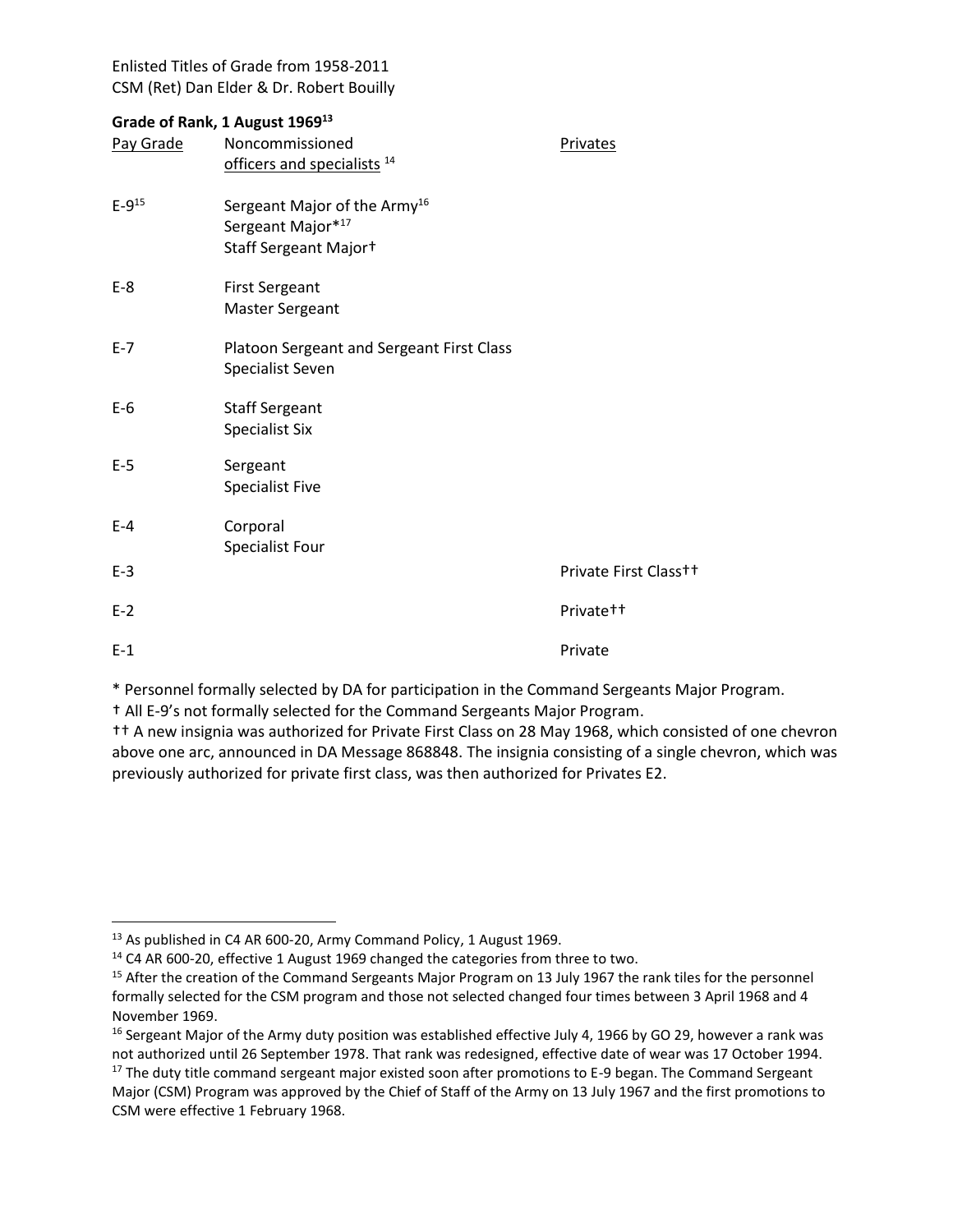## **Grade of Rank, 28 April 1971<sup>18</sup>**

| Pay Grade | Senior noncommissioned<br>officers and specialists <sup>19</sup>                                   | Junior noncommissioned<br>officers and specialists | Privates            |
|-----------|----------------------------------------------------------------------------------------------------|----------------------------------------------------|---------------------|
| $E-9$     | Sergeant major of the Army<br>Command sergeant major <sup>20</sup><br>Sergeant major <sup>21</sup> |                                                    |                     |
| $E-8$     | First sergeant<br>Master sergeant                                                                  |                                                    |                     |
| $E-7$     | Platoon sergeant and<br>Sergeant first class<br>Specialist seven*                                  |                                                    |                     |
| $E-6$     |                                                                                                    | Staff sergeant<br>Specialist six <sup>+</sup>      |                     |
| $E-5$     |                                                                                                    | Sergeant<br>Specialist five+                       |                     |
| $E-4$     |                                                                                                    | Corporal<br>Specialist                             |                     |
| $E-3$     |                                                                                                    |                                                    | Private First Class |
| $E-2$     |                                                                                                    |                                                    | Private             |
| $E-1$     |                                                                                                    |                                                    | Private             |

\* During implementation of the Enlisted Personnel Management System (EPMS), Specialist Seven ranks were discontinued by career management fields. Phasing out of Specialist seven began in October 1975 and the final five career fields completed the conversion on 1 March 1978.<sup>22</sup>

† The ranks Specialist five and Specialist six were discontinued effective 1 October 1985.

<sup>&</sup>lt;sup>18</sup> As published in AR 600-20, Army Command Policy, 28 April 1971.

 $19$  C5 to AR 600-20, effective 1 November 1969 changed the categories to the three categories.

<sup>&</sup>lt;sup>20</sup> Distinct rank insignia for soldiers selected for the Sergeant Major (CSM) Program was authorized on 28 May 1968.

<sup>&</sup>lt;sup>21</sup> All E-9's not formally selected for the Command Sergeants Major Program. This is a rank title change from Staff Sergeant Major to Sergeant Major, effective 1 November 1969, as published in C5 AR 600-20, Army Command Policy.

<sup>&</sup>lt;sup>22</sup> Army Times, "SP7 Rank gets Axe," 13 March 1978, pg. 3.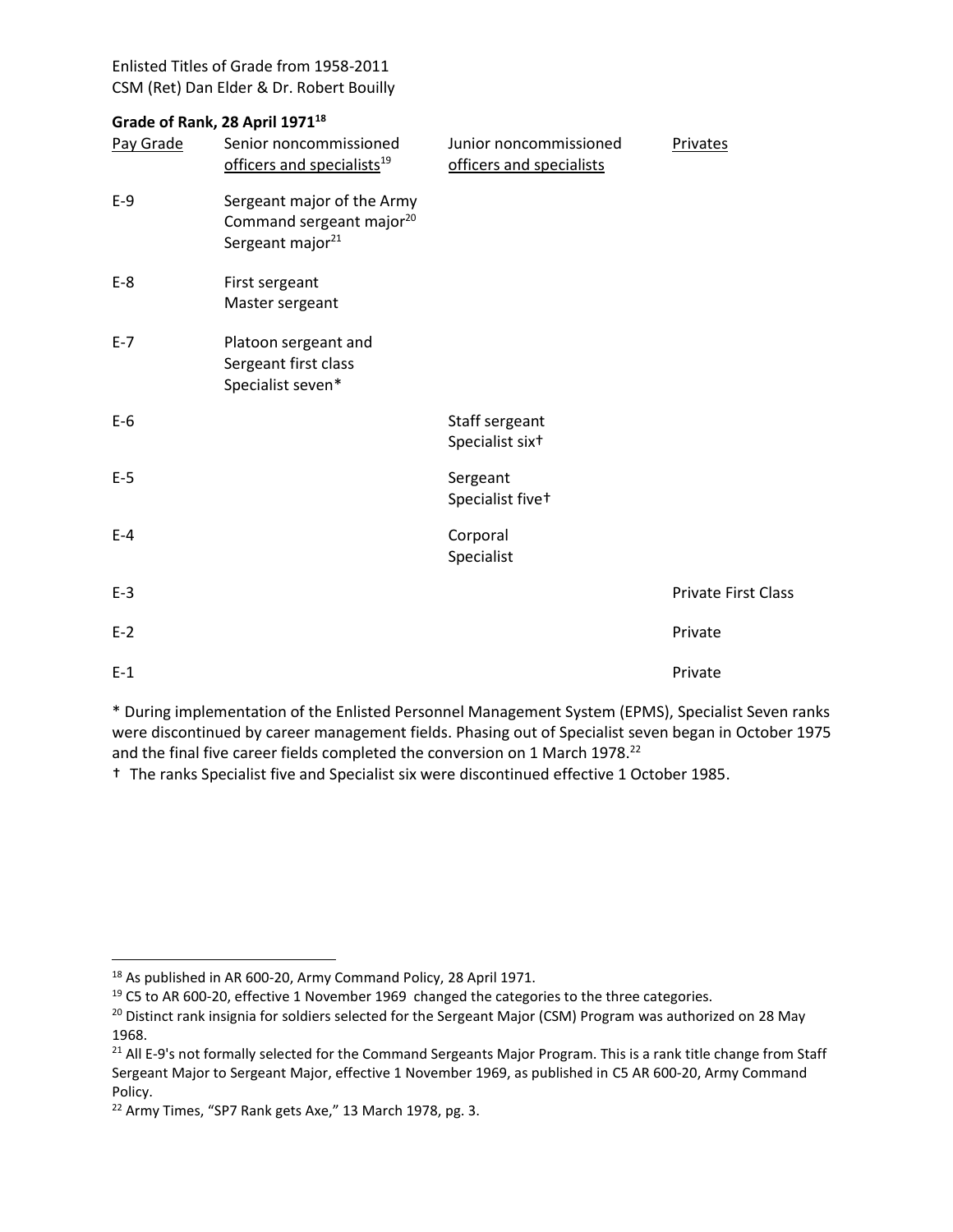## **Grade of Rank, 20 August 1986<sup>23</sup>**

| Pay Grade | Senior Noncommissioned                                                                             | Junior Noncommissioned         | Privates                   |
|-----------|----------------------------------------------------------------------------------------------------|--------------------------------|----------------------------|
|           | officers <sup>24</sup>                                                                             | officers and Specialist        |                            |
| $E-9$     | Sergeant Major of the Army<br>Command Sergeant Major <sup>25</sup><br>Sergeant Major <sup>26</sup> |                                |                            |
| $E-8$     | <b>First Sergeant</b><br><b>Master Sergeant</b>                                                    |                                |                            |
| $E-7$     | Platoon Sergeant and<br>Sergeant First Class                                                       |                                |                            |
| $E-6$     |                                                                                                    | <b>Staff Sergeant</b>          |                            |
| $E-5$     |                                                                                                    | Sergeant                       |                            |
| $E-4$     |                                                                                                    | Corporal<br>Specialist four*27 |                            |
| $E-3$     |                                                                                                    |                                | <b>Private First Class</b> |
| $E-2$     |                                                                                                    |                                | Private                    |
| $E-1$     |                                                                                                    |                                | Private                    |

\* The Specialist Four rank was re-titled "Specialist," however Army automation equipment would continue to refer to the previous designation until appropriate upgrades brought it in to compliance with the rank structure. It was correctly titled by 29 April 1988 in AR 600-20, Army Command Policy.

 $\overline{a}$ 

<sup>&</sup>lt;sup>23</sup> As published in AR 600-20, Army Command Policy, 20 August 1986.

<sup>&</sup>lt;sup>24</sup> The categories were changed reflecting the elimination of Specialist seven through Specialist five leaving only Specialist Four, as published in AR 600-20, Army Command Policy,

<sup>&</sup>lt;sup>25</sup> Personnel formally selected by DA for participation in the Command Sergeants Major Program.

<sup>&</sup>lt;sup>26</sup> All E9s not formally selected for the Command Sergeants Major Program.

<sup>&</sup>lt;sup>27</sup> Specialist Four will rank immediately below Corporal.